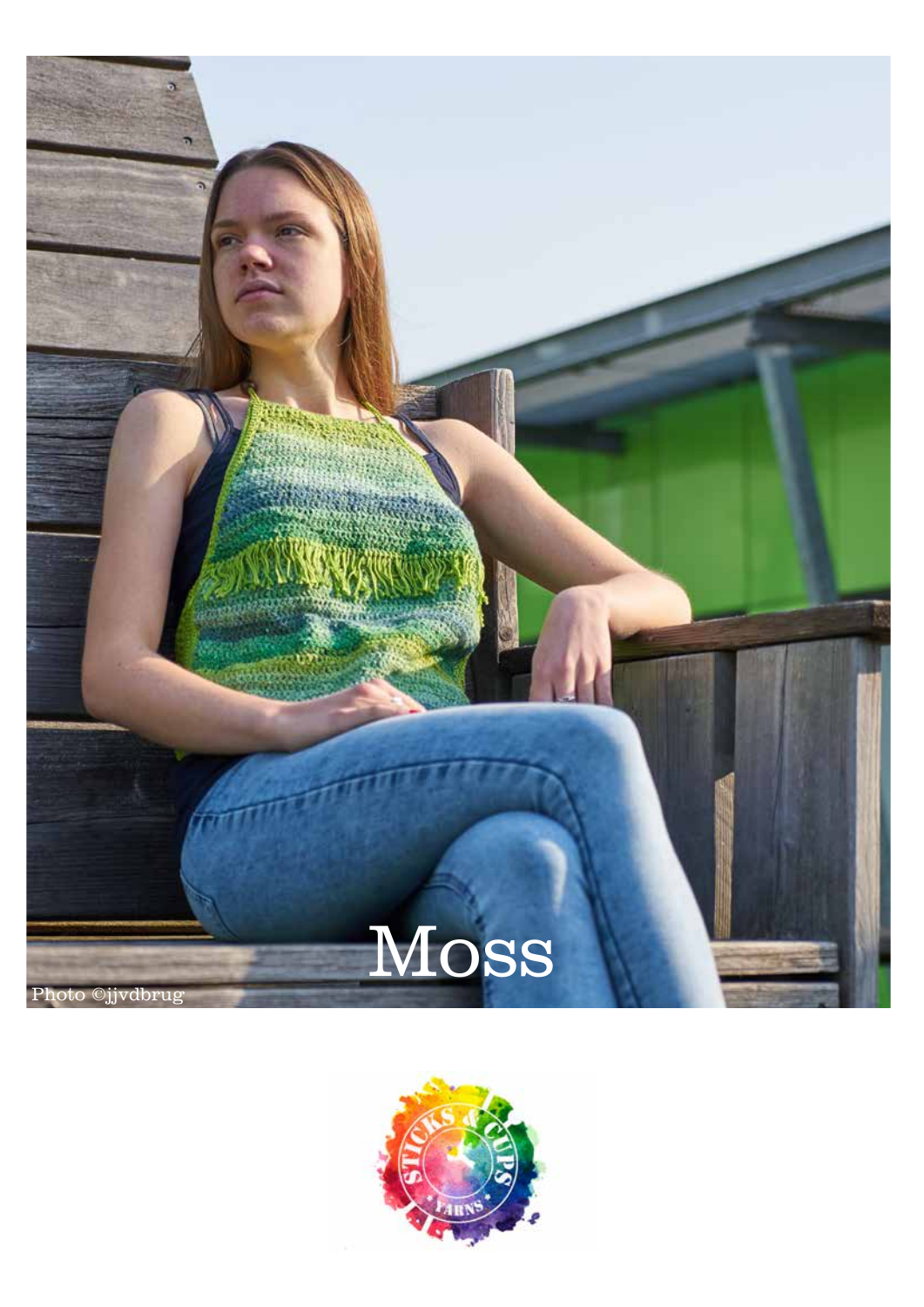## **Materials**:

- 4mm crochet hook
- 3mm crochet hook
- 3 balls of Scheepjes Secret Garden
- 1 ball of Scheepjes Catona 50

# **Abbreviations (US crochet terms)**

Ch: ch dc: double crochet dc2tog: double crochet 2 together R: row sc: single crochet sc2tog: single crochet 2 together sl slip stitch st: st

## **Instructions**

Set up: Ch 22, turn work

- R1: ch 3 (counts as dc), dc in each ch until end (22 dc), turn work
- R2: ch 3, dc in the same space, dc till end, dc once more in the last st (increased 2), turn work

Repeat R2 21 more times.

R24: ch 3, dc in each st, turn work Repeat R24 21 more times, break yarn, weave in ends.

Using Catona and a 3mm hook:

Place your work right side up and start on the bottom of the left side (going up).

#### Left side:

- R1: Attach yarn in the first st, 2sc in each dc until end, sc on top, turn work
- R2: ch1, \*sc in front loop only\* 30x, \*sc2tog, sc\* 6x, sc til end, turn work
- R3: ch3, dc 42x,  $*$ dc2tog, 2dc $*$  4x, dc to end.

Cut yarn, weave in ends.

#### Right side:

Attach yarn at the top side of the right side.

- R1: 2sc in each dc, 1 last sc in the first ch on the bot tom, turn work
- R2: ch1, 42 sc using back loops only, \*sc2tog, sc\* 6x, sc to end, turn work
- R3: ch2, 26 dc,  $*$ dc2tog, 2dc $*$  4x, dc to end.





Cut yarn, weave in ends.

Ch 10, attach to point 1, slip 2 sts until point b, ch 10, attach chs, ch 50 (or attach clasps)

Repeat for other side.

Side/ Back panels (make 2)

- Ch 75,
- R1: ch 3, dc2 in the  $4<sup>th</sup>$  from ch, turn work
- R2: ch 4, dc in same st,  $*$ ch1, dc in next  $2*$  2x, ch1, dc, ch1, dc in same st, turn work,
- R3: ch 4, dc in same st,  $*$ ch1, dc $*$  3x, ch1, dc, ch1, dc in same st, turn work,
- R4: ch4, \*dc, ch1\* until last st, dc, turn work,

Repeat R3 and R4 6 (Small), 8 (Medium) or 10 (Large) more times.

Last row: ch3, dc until end Place right side on right side, slip together using only the outside loops.

Cut yarn, weave in ends.

Cut 4"/10cm strings of yarn, fold them together and attach them to the top to create the fringe.

Wash, block and enjoy!